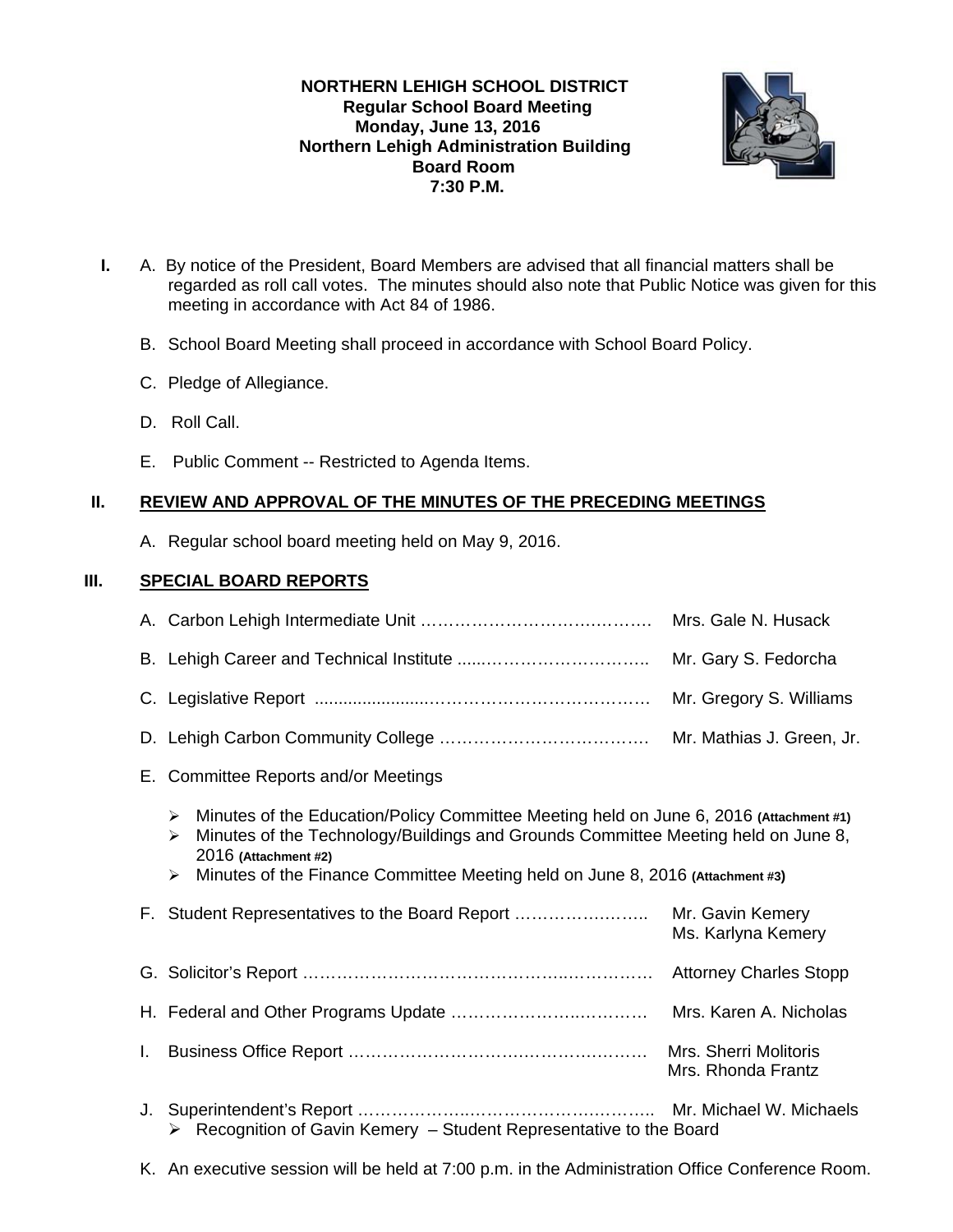#### **IV. PERSONNEL**

### A. Resignation

Accept the resignation of Kristin Hubbs from her position as  $6<sup>th</sup>$  Grade Teacher at Slatington Elementary School effective the end of the work day June 10, 2016. Mrs. Hubbs has accepted a position in another district.

#### B. Administrative Transfer - Instructional

| 1. Jeremy Battista<br>From:<br>To:<br>Salary:<br>Effective: | 6 <sup>th</sup> Grade Science Teacher Slatington Elementary School<br>7 <sup>th</sup> Grade Life Science Teacher Middle School<br>No change in salary<br>August 22, 2016 |
|-------------------------------------------------------------|--------------------------------------------------------------------------------------------------------------------------------------------------------------------------|
| 2. Elizabeth Case<br>From:<br>To:                           | 8 <sup>th</sup> Grade Learning Support Teacher Middle School<br>6 <sup>th</sup> Grade Emotional Support Teacher Slatington                                               |
| Salary:<br>Effective:                                       | <b>Elementary School</b><br>No change in salary<br>August 22, 2016                                                                                                       |
| 3. Kayla Perkowski<br>From:<br>To:<br>Salary:<br>Effective: | Middle School Emotional Support Teacher<br>K-2 Life Skills Support Teacher - Peters Elementary School<br>No change in salary<br>August 22, 2016                          |
| 4. Amy Zeiser<br>From:<br>To:<br>Salary:                    | Learning Support Teacher Senior High School<br>6 <sup>th</sup> Grade Learning Support<br>No change in salary                                                             |

#### C. Family Medical Leave

 Approve the request of employee #1510 to take a Family Medical Leave beginning on June 10, 2016, for her own medical reasons. Employee is requesting to use accumulated sick days and upon exhaustion of sick days, she is requesting a family medical leave. Employee plans to return to her current position upon release from her physician.

Effective: August 22, 2016

D. Unpaid Leave

Approve an eight week unpaid medical leave of absence for employee #7116 on or about October 20, 2016 for the birth of a child. She plans to return to her current position upon release from her attending physician.

E. Non-Instructional

Approve the following individual as substitute secretary/aide for the 2016-2017 school year at the 2016-2017 substitute rate as approved on the Supplementary Personnel Salary Schedule:

Judith DeBias

F. Detention Supervisors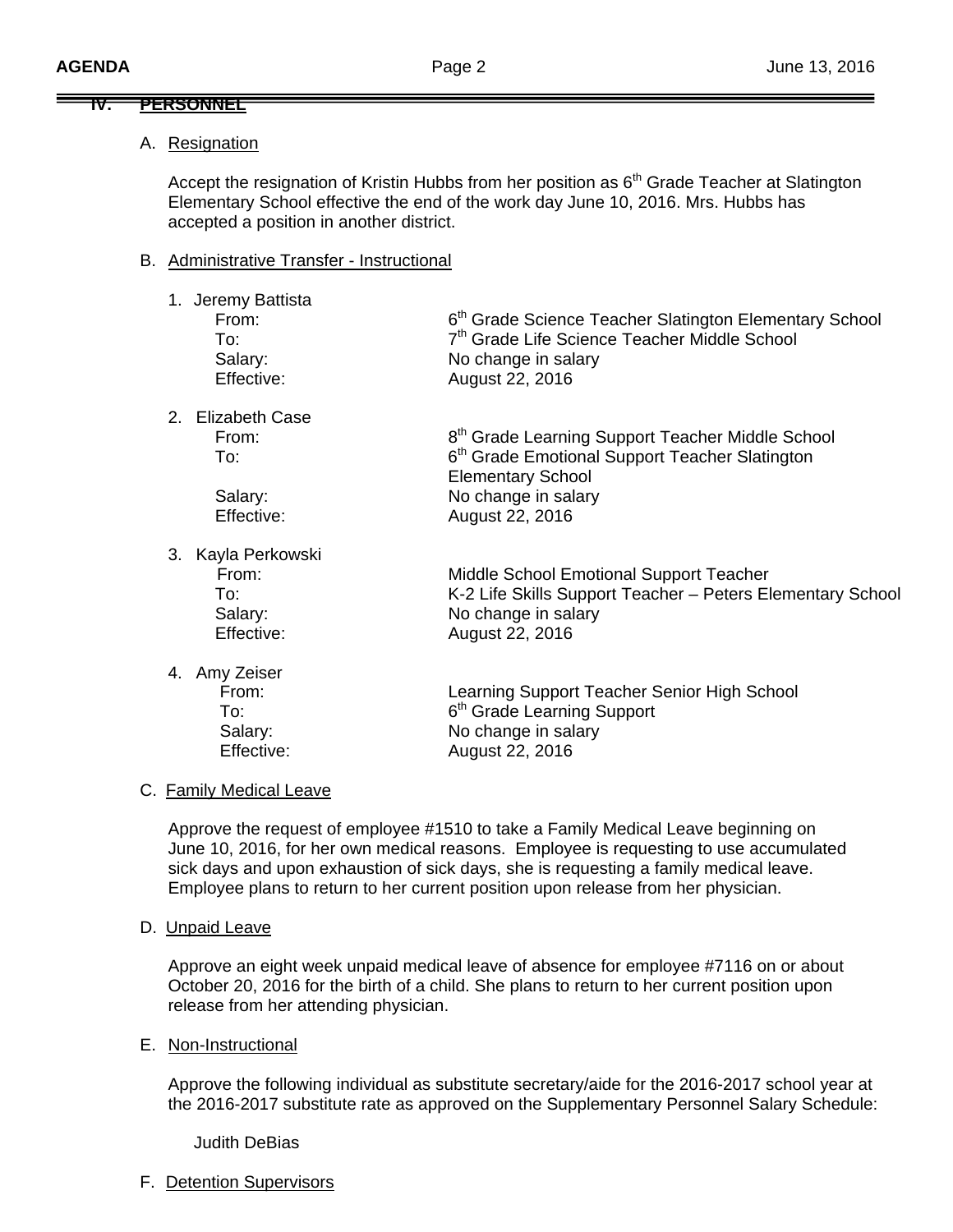Approve to appoint the following list of people as Secondary Detention Monitors for the Senior High School for the 2016-2017 school year. Work will be on an as needed basis and compensation will be at a salary of \$20.00 per hour worked:

Elizabeth Doll Patricia Ingles

### G. Substitute Detention Supervisor

 Approve to appoint the following person as Substitute Secondary Detention Monitor for the Senior High School for the 2016-2017 school year. Work will be on an as needed basis and compensation will be at a salary of \$20.00 per hour worked.

Connie Check

### H. Middle School Administrative Detention Supervisor

 Approve to appoint Debra Knerr and Dawn Tulio as Administrative Detention Supervisors in the Middle School. Mrs. Knerr will cover the Monday detentions from 2:20 p.m. to 3:20 p.m. and Mrs. Tulio will cover the Wednesday detentions from 2:20 pm to 3:20 p.m. They will work throughout the 2016-2017 school year on Mondays and Wednesdays that warrant detention coverage. Salary will be \$20.00 per hour worked.

### I. Co-Curricular Appointment 2016-2017

| Colette Bourdreaux*                                   | Senior High Fall Play Director      | \$1,556.00 |
|-------------------------------------------------------|-------------------------------------|------------|
| Colette Bourdreaux*                                   | Senior High Spring Musical Director | \$2,930.00 |
| *Pending Verification of Missing Personnel File Items |                                     |            |

### J. Co-Curricular Volunteers 2016-2017

Britani Pristash\* Assistant Field Hockey Coach Shawn Wanamaker Assistant Field Hockey Coach **\*Pending Verification of Missing Personnel File Items** 

## **V. POLICY**

### A. Board Policy First Reading

- 1. Approve school board policy #212 Pupils Reporting Student Progress, as presented after first reading. **(Attachment #4)**
- 2. Approve school board policy #222 Pupils Tobacco Use, as presented after first reading. **(Attachment #5)**
- 3. Approve school board policy #808 Operations Food Services, as presented after first reading. **(Attachment #6)**
- 4. Approve school board policy #823 Operations Naloxone, as presented after first reading. **(Attachment #7)**
- B. Board Policy First Reading Approval to waive the second reading of the following policies in order to meet the federal requirements in a timely manner: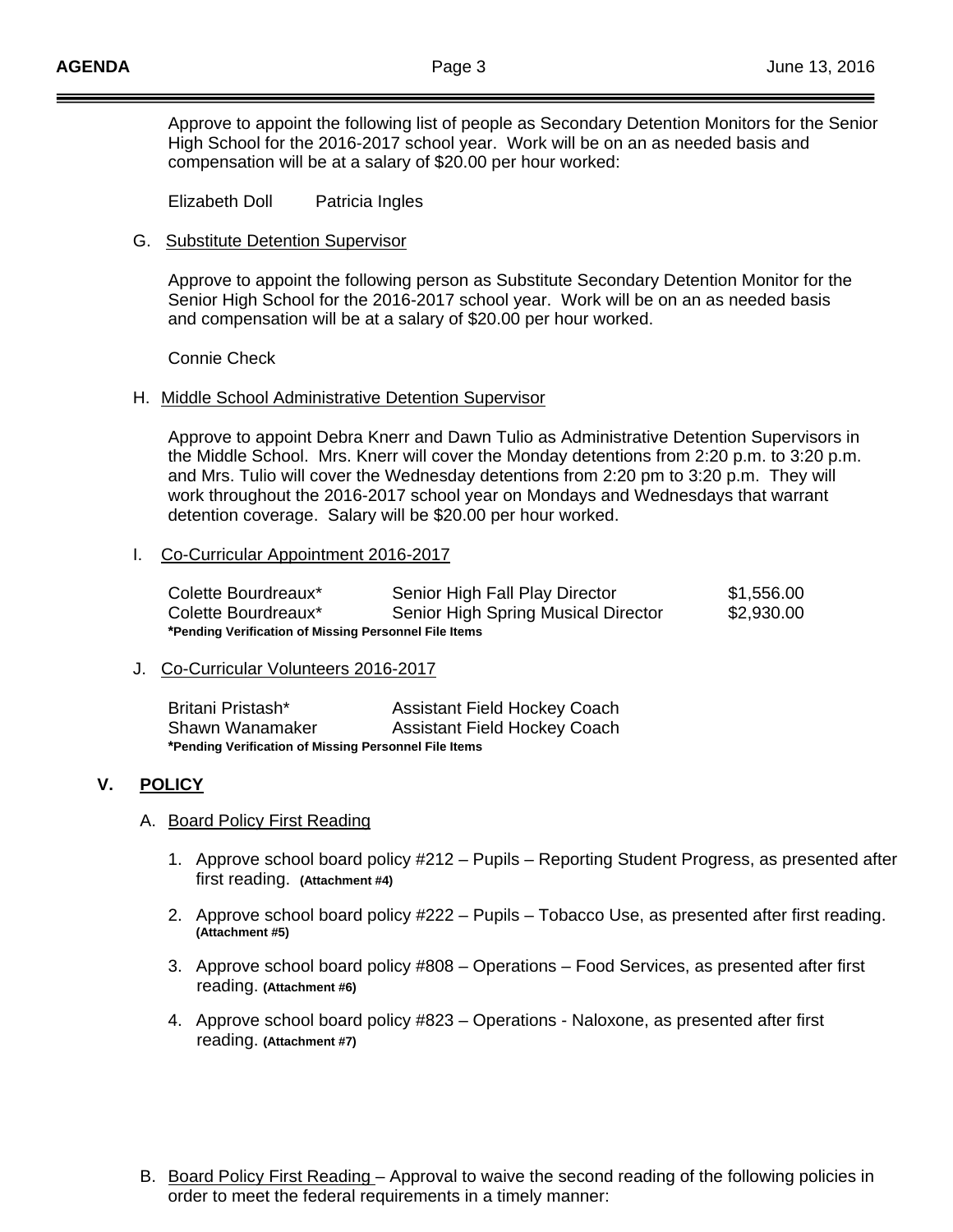- 1. Approve and adopt school board policy #626 Finances Federal Fiscal Compliance plus attachments as presented. **(Attachment #8)**
- 2. Approve and adopt school board policy #626.1 Finances Travel Reimbursement Federal Programs, as presented. (**Attachment #9)**
- 3. Approve and adopt school board policy #827 Operations Conflict of Interest, as presented. (**Attachment #10)**

### C. Non-Resident Student

- 1. Approve the request of the parent of a senior student at the High School, who is moving out of the school district, to allow their student to finish the 2015-2016 school year in Northern Lehigh School District in accordance with school board policy #202.
- 2. Approve the request of the parent of a third grade student at Slatington Elementary School, who is moving out of the school district, to allow their student to finish the 2015- 2016 school year in Northern Lehigh School District in accordance with school board policy #202.

## D. Homebound Instruction

It is recommended that the Board of Education grant homebound instruction for a  $12<sup>th</sup>$  grade student, Student No. 1690035 for five hours per week, effective May 9, 2016 and continuing until the end of the 2015-2016 school year.

- E. In accordance with School Board Policy #707, approve the list of organizations and their appropriate group designation as presented by the Director of Support Services. **(Attachment #11)**
- F. Student Representative to the Board

Approve Tori Csanadi as Student Representative to the Board for the 2016-2017 school year. Tori has been appointed as the junior representative to the board and will serve from September 2016 through June 2017. Karlyna Kemery will serve as the senior student representative to the board until June 2017.

- G. Grant permission, according to Board Policy #707, for the Delaware and Lehigh National Heritage Corridor to use the High School gym and district's parking lot facilities on Sunday, November 6, 2016 for the Delaware & Lehigh Heritage Half Marathon Run and Walk. They anticipate participants will begin arriving by 5:30 AM and the event will conclude around 4:00 PM.
- H. Field Trips

Senior High Yearbook Club – Yearbook Educational Camp – Gettysburg College, Gettysburg, PA, July 24-26, 2016 – Registration and lodging for three students - \$900.00; and one advisor \$250.00; Travel - \$133.49 for one advisor; Total Approximate Cost: \$1,283.49; Funding: Senior High Yearbook Club.

## **VI. CONFERENCES**

 Susan Bahnick – PA School Nutrition Programs Conference, July 31 – August 3, 2016 – The Hershey Lodge – Hershey, PA –Travel: - \$65.61; Meals - \$70.00, Total Approximate Cost: \$135.61 – Funding: Food Services Budget. **(Attachment #12)**

## **VII. CURRICULUM AND INSTRUCTION**

A. Title I & Title IIA – 2016-2017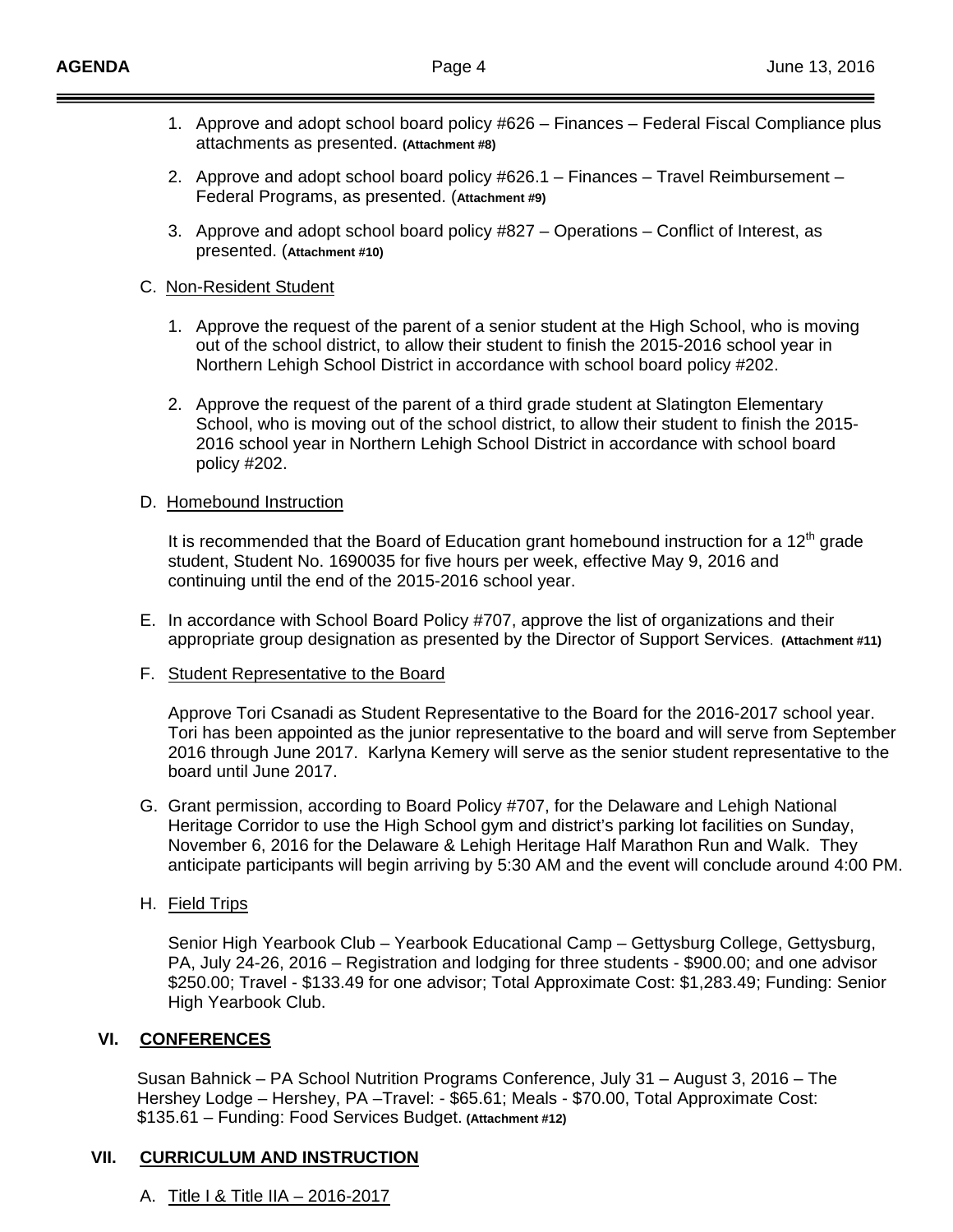Approve to authorize proper officials to execute contracts for Title I and Title IIA for the 2016-2017 school year.

- B. Approve to conduct an Extended School Year Program for special education students in our district. Approve to employ teachers Ryan Stillwell and Everly Kesack, at a rate of \$30.00 per hour, four hours per day. Approve to employ Instructional Assistants Andrea Thomson at a rate of \$14.48 per hour; Stephanie Stillwell and Kathryn Showak at a rate of \$13.78 per hour; Amanda Grozier at a rate of \$11.79 per hour; Heather Kuntz at a rate of \$12.82 per hour; and Tara Hengst at a rate of \$13.90 per hour, for three hours per day, from July 11 – July 28, 2016. Approve to employ Nurse Tracy Hoffman at a rate of \$30.00 per hour, three hours per day, from July 11-15, July 20-21, and July 25-28, 2016. Approve to employ Nurse Dawn Tulio at a rate of \$20.66 per hour, three hours per day, July 18-19, 2016.
- C. Approve administration to enter into a partnership agreement with Lehigh Carbon Community College in order to provide our students with greater options to earn concurrent high school/college credit. The term of the Dual Enrollment Partnership Proposal between Northern Lehigh School District and Lehigh Carbon Community College will be from August 19, 2016 – June 30, 2017. (**Attachment #13)**
- D. Approve the final agreement with CLIU #21 for Title I Services for the 2015-2016 school year in the amount of \$4,162.00. **(Attachment #14)**
- E. Authorize administration to renew a contract with the Carbon-Lehigh Intermediate Unit #21 for the eLearn 21 Virtual Learning Program partnership beginning July 1, 2016 through June 30, 2018. **(Attachment #15)**
- F. Approve to authorize proper officials to ratify a contractual agreement between the Northern Lehigh School District and the Carbon Lehigh Intermediate Unit #21 to continue the Student Driver Education Program at no cost to the district, effective July 1, 2016 through June 30, 2017. **(Attachment #16)**

## **VIII. OLD BUSINESS**

### **IX. NEW BUSINESS**

### **X. FINANCIAL**

- A. Approve the Following Financial Reports:
	- 1. General Fund Account month of May
	- 2. NLMS Student Activities Account month of May
	- 3. NLHS Student Activities and Scholarship Account month of May
- B. Approve the Following List of Bills:
	- 1. General Fund months of May and June
	- 2. Refreshment Stand month of May
	- 3. Cafeteria Fund month of May and June
- C. Allow business office to complete budgetary transfers for the 2015-2016 end of year audit.
- D. Appoint Willis of Pennsylvania, Inc. as the district insurance broker for Property, Casualty, & Liability insurance for the 2016-2017 school year.
- E. Award insurance coverage for the 2016-2017 school year to the following companies: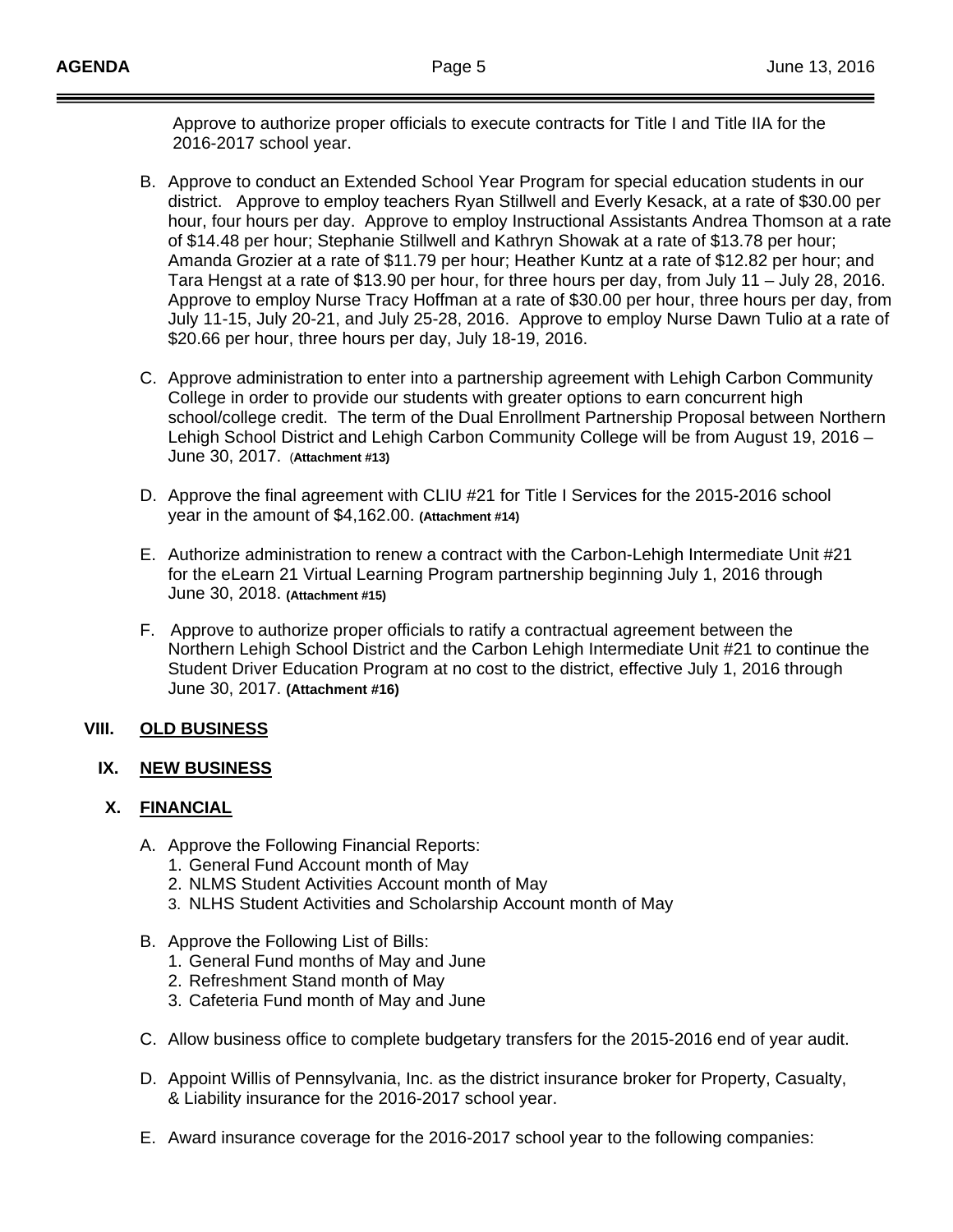- 1. Commercial Package and Automobile (Vehicle Liability, General Liability Property Insurance and Boiler and Machinery) Graphic Arts (UTICA) National Insurance Company - \$79,076.00. The premium is an increase of \$1,631.00 over last year's rate.
- 2. Commercial Umbrella Liability Insurance North River Insurance Company \$17,848.00. The premium is an increase of \$530.00 over last year's rate.
- 3. School Leaders Error and Omissions Liability National Union Fire Insurance Company - \$30,598.00. There is no premium increase from last year's rates.
- F. Appoint School District's Insurance Consortium as the district's Workers' Compensation carrier for the 2016-2017 school year at an estimated premium of \$79,119.00, approximately a reduction of \$12,474.00. This amount is an estimated total, final cost is based on actual payroll figures.
- G. Authorize the following financial institutions to act as approved depositories for school district funds and/or temporary investments. The Northern Lehigh School Board further authorizes the following financial institutions to transfer funds on deposit to any other bank for the credit of the Northern Lehigh School District. The Board further authorizes the Business Manager and/or Superintendent to enter into agreements, supplements or amendments to agreements to implement the foregoing operations for the 2016-2017 school year.

TD Wealth Embassy Bank

First Niagara **Prudential-Bache Government Securities Trust**<br>
Wells Fargo National Bank Pennsylvania Local Government Investment Tru Pennsylvania Local Government Investment Trust (PLGIT)

- H. Approve to grant permission to the business office to pay general fund and capital projects bills that are scheduled for payment during the month of July as required by contract. There is no scheduled board meeting in July.
- I. Approve to authorize proper officials to enter into an agreement between the Northern Lehigh School District and esped.com, Inc. for the purpose of providing web-based applications for planning, reporting, monitoring and archiving student data in compliance with federal and state mandated regulations. The cost for these services will be \$11,200.00 for the 2016-2017 school year and \$2,800 per year for the 2017-2018 and 2018-2019 school years. **(Attachment #17)**
- J. Approve to authorize proper officials to enter into an agreement between the Northern Lehigh School District and KRE Security/Investigations, Inc., for the purpose of providing security-related professional services on an as needed basis for sporting events for the 2016-2017 school year. **(Attachment #18)**
- K. Approve to renew the following expiring bonds for the 2016-2017 fiscal year through Willis of Pennsylvania, Inc.:
	- 1. A \$50,000 Board Secretary Bond for the term of July 1, 2016 to July 1, 2017 at an annual premium of \$175.00.
	- 2. A \$50,000 Board Treasurer Bond for the period July 1, 2016 to July 1, 2017 at an annual premium cost of \$269.00.
- L. Upon final approval of the General Fund 2016-2017 budget, approve the lease from California First Leasing Corporation 18201 Von Karman Avenue, Suite 800 Irvine, CA 92612 for \$50,000 per year with a lease term of 36 months and a one (\$1) dollar buyout option at end of the lease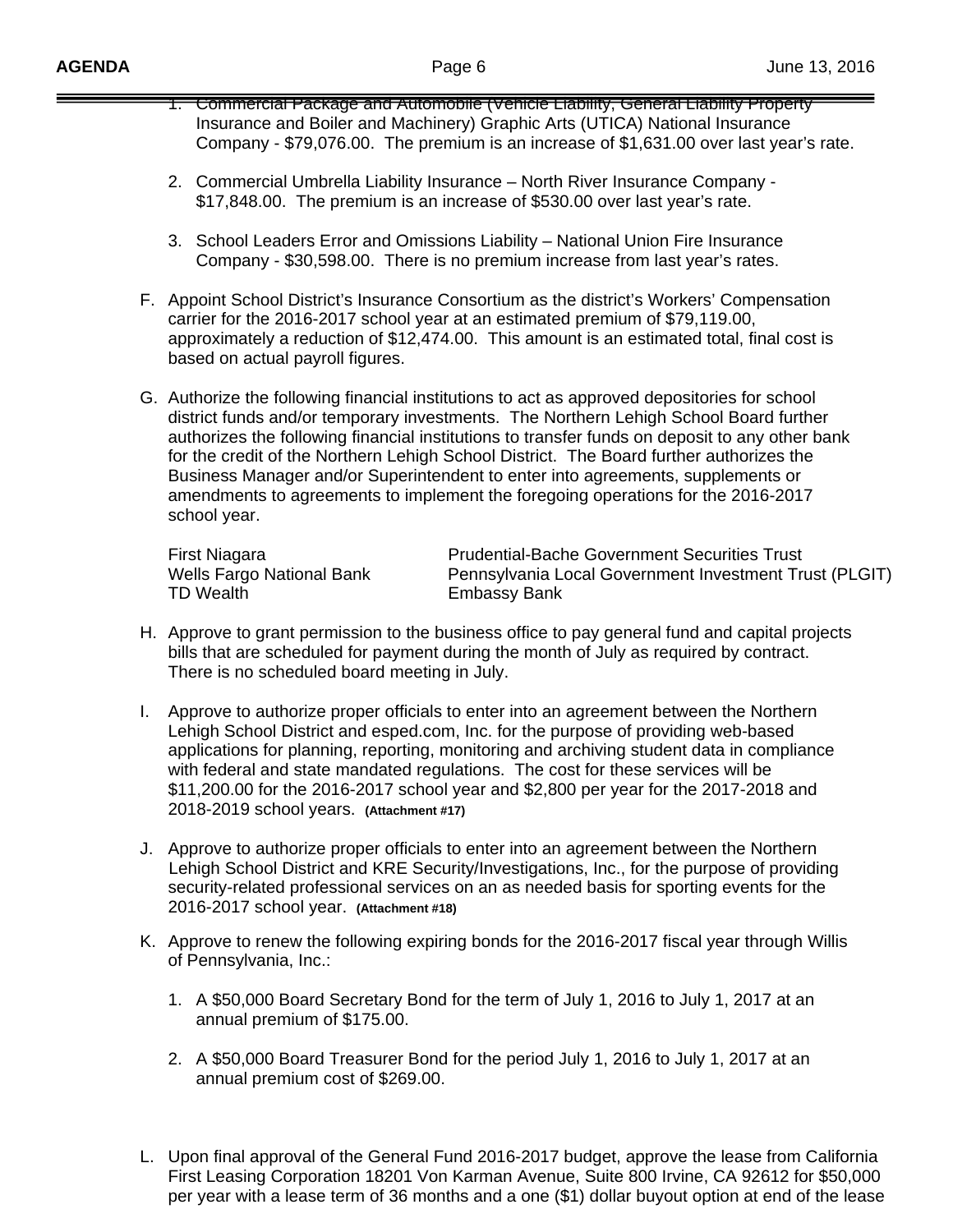agreement. The lease will be used to purchase replacement laptop computers for two (2) Middle School math laptop carts; replace laptops in a High School laptop cart; replace a color printer in the High School Library; replace projectors in the High School; and replace laptops with Chromebooks in First and Second Grades in Peters Elementary.

M. Approve to commit and/or assign portions of the June 30, 2016 fund balance for the following purposes (actual amounts to be determined after completion of the 2015-2016 end of year audit):

| <b>PSERS Increase</b>     | <b>Replacement Equipment</b> |
|---------------------------|------------------------------|
| Health Insurance Premiums | Long Range Maintenance       |
| Technology                |                              |

- N. Allow administration to sign the agreement for the CLIU Overdrive Consortium for the 2016-2017 school year to provide e-books, audiobooks and other digital content at a cost of \$2,166.66. **(Attachment #19)**
- O. Approve the Supplemental Personnel Salary Schedule for the 2016-2017 school year as presented. **(Attachment #20)**
- P. Approve the awarding of bid on the replacement of three roof top units on the Peter's Elementary gym roof to J.B.M. Mechanical, Inc. as recommended by Snyder Hoffman Associates, Inc., at a cost of \$149,000.00. This project is budgeted in the 2016-2017 general fund budget.
- Q. Allow administration to continue the agreement with Blackboard Connect for a School to Parent communication system at a yearly cost of \$2,736.00. There is no increase over last year's cost.
- R. Approve the following Homestead/Farmstead Resolution, as presented.

## **NORTHERN LEHIGH SCHOOL DISTRICT**

### **2016 Homestead and Farmstead Exclusion Resolution**

**RESOLVED**, by the Board of School Directors of the Northern Lehigh School District, that homestead and farmstead exclusion real estate tax assessment reductions are authorized for the school year beginning July 1, 2016, under the provisions of the Homestead Property Exclusion Program Act (part of Act 50 of 1998) and the Taxpayer Relief Act (Act 1 of 2006), as follows:

- 1. **Aggregate amount available for homestead and farmstead real estate tax reduction.** The following amounts are available for homestead and farmstead real estate tax reduction for the school year beginning July 1, 2016:
	- a. **Gambling tax funds.** The Pennsylvania Department of Education (PDE) has notified the School District that PDE will pay to the School District during the school year pursuant to Act 1, 53 P.S. § 6926.505(b), as a property tax reduction allocation funded by gambling tax funds, the amount of \$946,069.51 plus an additional \$99, which was undistributed school year beginning July 1, 2015, for a total amount of \$946,168.51.
	- b. **Philadelphia tax credit reimbursement funds**. PDE has notified the School District that PDE will pay to the School District during the school year pursuant to Act 1, 53 P.S.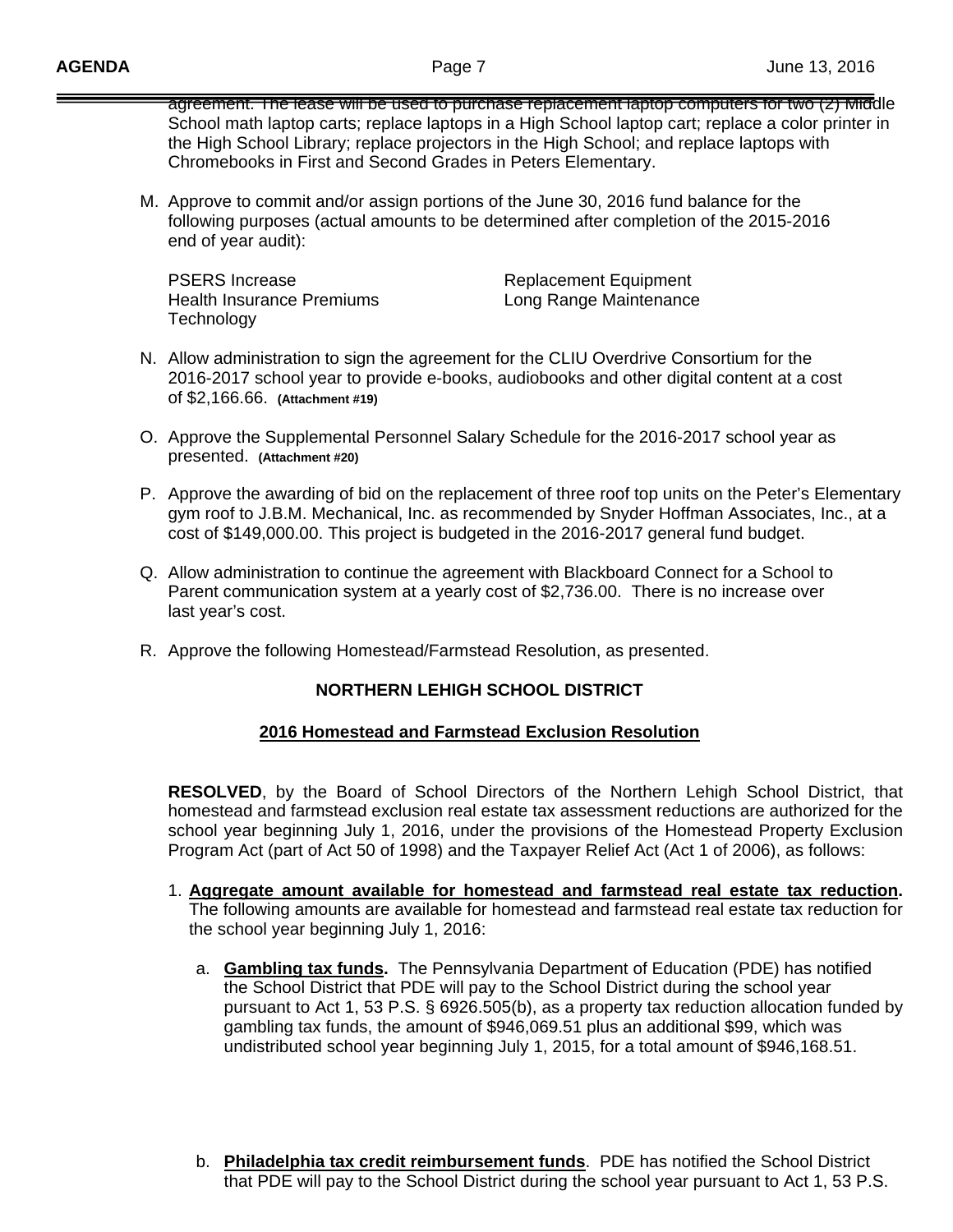§ 6926.324(3), as reimbursement for Philadelphia tax credits claimed against the School District earned income tax by School District resident taxpayers, the amount of \$6,477.98.

- c. **Aggregate amount available.** Adding these amounts, the aggregate amount available during the school year for real estate tax reduction is \$952,646.49.
- 2. **Homestead/farmstead numbers.** Pursuant to Act 50, 54 Pa. C.S. § 8584(i), and Act P.S. § 6926.341(g)(3), the County has provided the School District with a certified report listing approved homesteads and approved farmsteads as follows:
	- a. **Homestead property number.** The number of approved homesteads within the School District is 3,672.
	- b. **Farmstead property number.** The number of approved farmsteads within the School District is 26.
	- c. **Homestead/farmstead combined number.** Adding these numbers, the aggregate number of approved homesteads and approved farmsteads is 3,698.
- **3. Real estate tax reduction calculation.** The school board has decided that the homestead exclusion amount and the farmstead exclusion amount shall be equal. Dividing the paragraph 1(c) aggregate amount available during the school year for real estate tax reduction of \$952,646.49 by the paragraph 2(c) aggregate number of approved homesteads and approved farmsteads of 3,698 (before considering the assessed value of approved homesteads and approved farmsteads having an assessed value below the preliminary calculation of the maximum real estate assessed value reduction amount to be established as the homestead and farmstead exclusion amount), the preliminary calculation of the maximum real estate tax reduction amount applicable to each approved homestead and to each approved farmstead is \$257.61.

 Based on calculations provided by the School District Business Office from the best available information and carefully evaluated by the School Board, considering the assessed value of approved homesteads and approved farmsteads having an assessed value below the preliminary calculation of the maximum real estate assessed value reduction amount to be established as the homestead exclusion and the farmstead exclusion amount, an additional aggregate amount of \$21,278.17 will be available during the school year for real estate tax reduction applicable to approximately 3,504 homesteads and farmsteads, resulting in an additional real estate tax reduction amount available for each homestead and farmstead of \$6.06. Adding this additional amount to the preliminary calculation of the maximum real estate tax reduction amount of \$257.61, the final maximum real estate tax reduction amount applicable to each approved homestead and to each approved farmstead is \$263.67.

- **4. Homestead exclusion calculation.** Dividing the paragraph 3 maximum real estate tax reduction amount of \$263.67 by the School District real estate tax rate of 21.2688 mills (.0212688) for Lehigh County and 63.2237 mills (.0632237) for Northampton County, the maximum real estate assessed value reduction to be reflected on tax notices as a homestead exclusion for each approved homestead is \$12,397 for Lehigh County or \$4,170 for Northampton County, and the maximum real estate assessed value reduction to be reflected on tax notices as a farmstead exclusion for each approved farmstead is \$12,397 for Lehigh County or \$4,170 for Northampton County.
- **5. Homestead/farmstead exclusion authorization July 1 tax bills.** The tax notice issued to the owner of each approved homestead within the School District shall reflect a homestead exclusion real estate assessed value reduction equal to the lesser of: (a) the County-